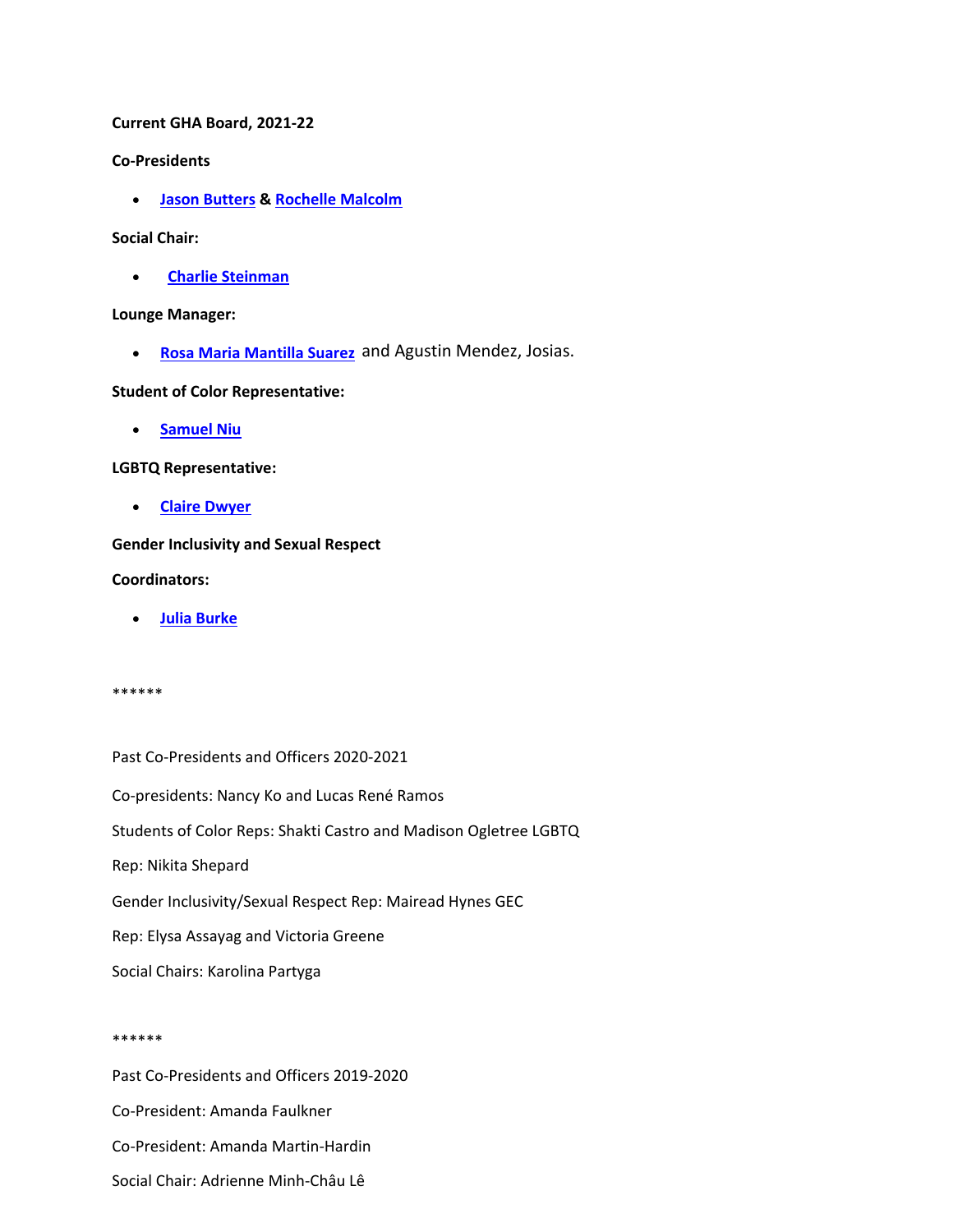Social Chair: Gabriel Solis Student of Color Representative: Bailey Yellen Student of Color Representative: Whitney McIntosh Gender Equity Representative: Alice Gorton LGBTQ Students Representative: Caitlin Liss Sexual Respect Liaison: R. S. Houman

#### \*\*\*\*\*\*

Past Co-Presidents and Officers 2018-2019 Co-presidents: Amelia Spooner and Luz Colpa Social Chairs: Lynton Lees and Grant Kleiser Students of Color Coordinator: Sohee Ryuk and Tenzin Y. Dongchung LGBTQ Students Coordinator: George Kimson Gender Inclusivity and Sexual Respect Officers: Isobel Plowright EALAC Representative: TBD GSAC Representative: Amelia Spooner MA Representative: TBD